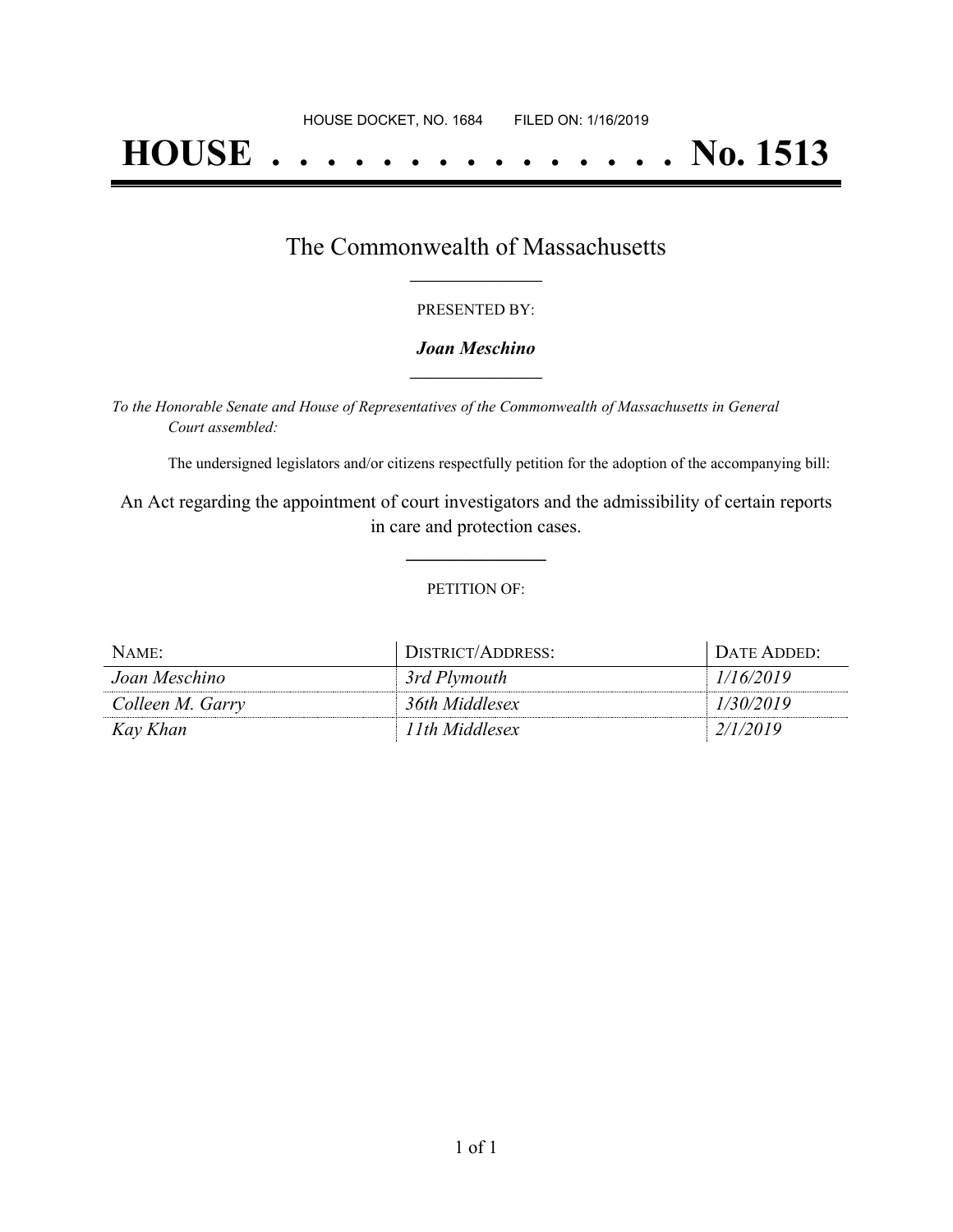#### HOUSE DOCKET, NO. 1684 FILED ON: 1/16/2019

## **HOUSE . . . . . . . . . . . . . . . No. 1513**

By Ms. Meschino of Hull, a petition (accompanied by bill, House, No. 1513) of Joan Meschino, Colleen M. Garry and Kay Khan relative to the appointment of court investigators and the admissibility of certain reports in care and protection cases. The Judiciary.

### [SIMILAR MATTER FILED IN PREVIOUS SESSION SEE HOUSE, NO. *3103* OF 2017-2018.]

## The Commonwealth of Massachusetts

**In the One Hundred and Ninety-First General Court (2019-2020) \_\_\_\_\_\_\_\_\_\_\_\_\_\_\_**

**\_\_\_\_\_\_\_\_\_\_\_\_\_\_\_**

An Act regarding the appointment of court investigators and the admissibility of certain reports in care and protection cases.

Be it enacted by the Senate and House of Representatives in General Court assembled, and by the authority *of the same, as follows:*

| SECTION 1. Section 21A of chapter 119 of the General Laws, as appearing in the 2016                 |
|-----------------------------------------------------------------------------------------------------|
| Official Edition, is hereby amended by striking out said section and inserting in place thereof the |
| following:-                                                                                         |

 Section 21A. Evidence in proceedings under sections 21 to 51H, inclusive, shall be admissible according to the rules of the common law and the General Laws. The court may appoint a neutral investigator to investigate facts relating to the welfare of the child. The investigator may, at the court's direction, file with the court a full report, under oath, of all facts obtained as a result of the investigation. The report shall be admissible in evidence if offered by a party or, upon 30 days' notice to all parties, by the court. The investigator may be called as a